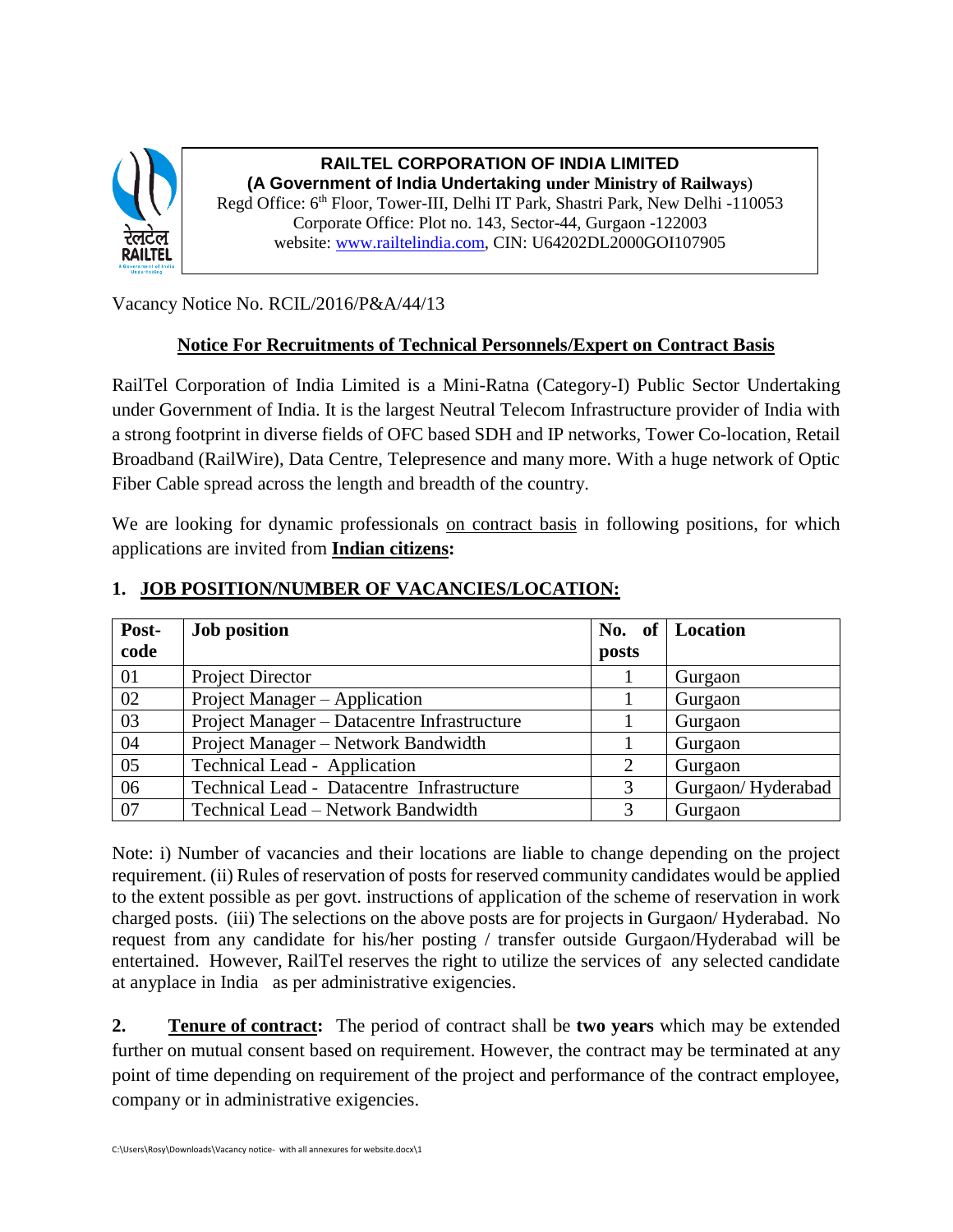**3. ESSENTIAL QUALIFICATIONS & OTHER ELIGIBILITY CRITERIA: The applicant should satisfy eligibility criteria regarding educational/professional qualifications, length of experience, Job Description/Key Responsibilities, Skills/Key Experience required etc as given in Annexure-I.**

Notes: i) All the above-mentioned mandatory educational/professional qualifications should be from a recognized university/deemed university/autonomous institutes incorporated by an Act of Parliament or State Legislature in India or UGC Act or from Government approved/recognized institutions. ii) Experience gained after obtaining the minimum educational qualification prescribed for the post will be taken into consideration for ascertaining eligibility for the post. Period spent as apprentice/ trainee which may be essential for obtaining the degree/diploma/certificate will not count towards experience for the purpose of recruitment.

ii) **Crucial date** for determining eligibility with reference to length of post-qualification experience and others: Applicants should possess the requisite length of post-qualification experience and should meet other eligibility criteria as on **01-07-2016**.

iii) For computing the length of experience (wherever prescribed) the experience in Central/State Govt./PSUs/Private sector together shall be taken into consideration.

**4. Remuneration:** Remunerations applicable to the posts are indicated in **Annexure-I**. Statutory deductions on account of EPF (Employees' share), Income Tax, Professional Tax, etc. shall be made from the gross salary. RailTel may permit the pay to be fixed at a higher stage taking into account the special circumstances, like higher qualification, relevant experience , certifications etc.

5. **Scheme of Selection:** Selection will be on the basis of scrutiny of applications and multilevel walk-in interviews. Candidates may be eliminated at the level of scrutiny of applications or any stage of interview. The decision of RailTel in this regard shall be final.

6. **Service Bond:** The selected candidates will have to execute a service bond, with "Surety", for an amount equal to three months' emoluments (Basic pay & dearness allowance), to serve RailTel for a period of two years from the date of their joining. In the event of one's failure to serve RailTel for the bond period, he/she will be required to deposit the bond amount forthwith.

7. **Resignation:** At least three months advance notice shall be required before seeking resignation from RailTel. The notice period shall not absolve him of the bond liability mentioned at para 6 above or vice versa.

8. **HOW TO APPLY**: The candidates will have to fill the physical form in the prescribed application format available at **Annexure-II** of this vacancy notice and present themselves for walk-in interview at RailTel Corporation of India Limited, Plot no. 143, Sector-44, Gurgaon-122003 as per the following schedule: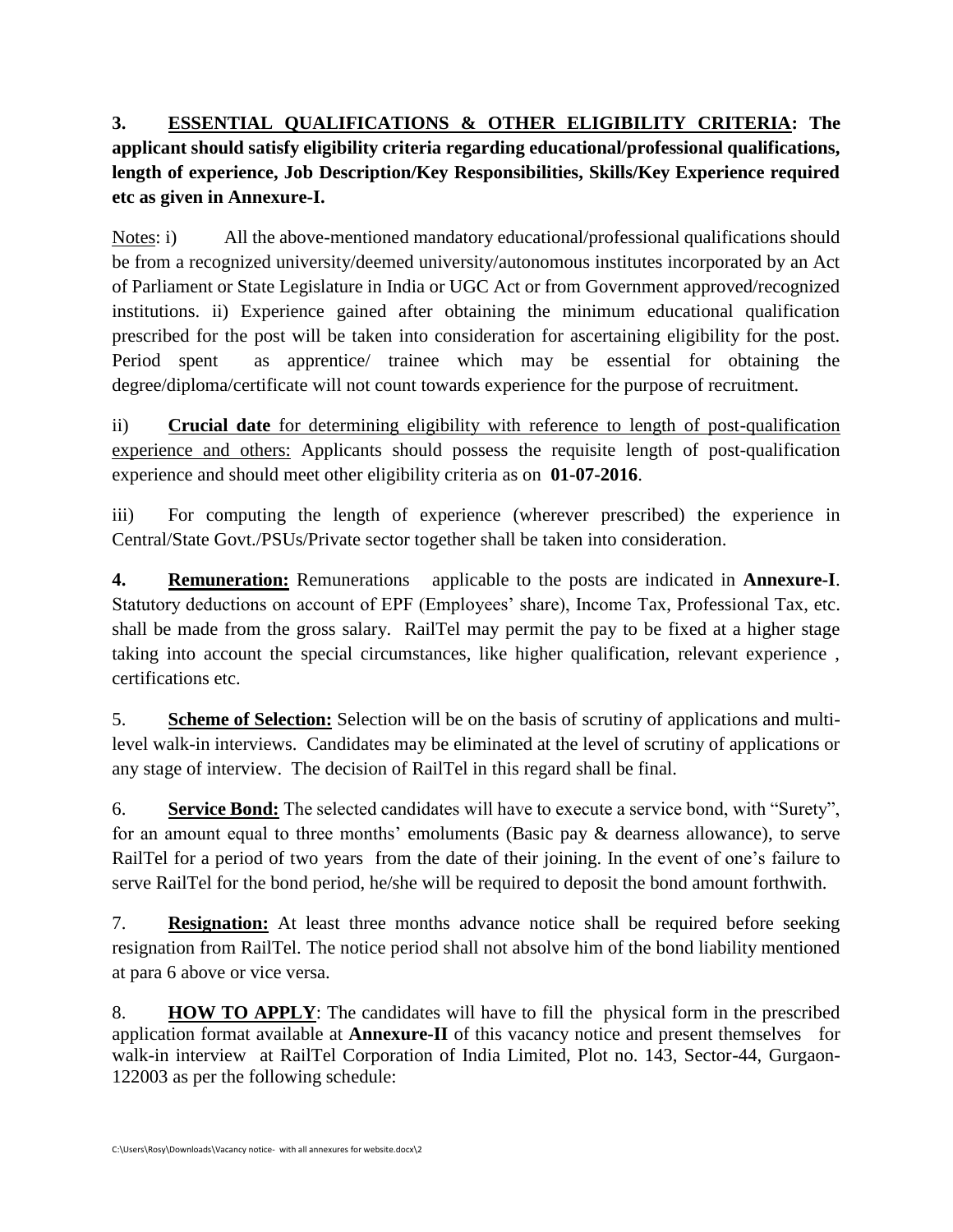| <b>Postcodes</b> | Date of walk-in interview | Time of reporting |
|------------------|---------------------------|-------------------|
| 1,2,3,4          | 16-07-2016 (Saturday)     | 9.30 AM           |
| 5,6,7            | $17-07-2016$ (Sunday)     | 9.30 AM           |

9 The responsibility to establish eligibility for the post applied for with reference to all the prescribed eligibility conditions rests with the applicant. Applicants without application in prescribed format or without proper/ sufficient documents pertaining to educational / professional qualifications/ length of experience etc. shall be summarily rejected and will not be allowed for interview.

9.1 Candidates should apply for only one post as the process of selection for all the posts is to be held simultaneously.

# 9.2 **No advance application will be accepted through post/ courier/ e-mail/ fax etc.**

## **10. Other Instructions:**

a) Candidates currently serving in Govt/Quasi Govt. offices/Public Sector Undertakings are required to seek prior permission from their employers to apply for any of the notified vacancies and shall have to submit "No Object Certificate" from their employer at the time of interview, failing which they shall not be allowed to appear in interviews and their candidatures shall be treated as cancelled.

b) On final selection for contractual appointment in RailTel, such a candidate, who has been working in Govt/PSU/private entity in any capacity, should produce the document conveying the acceptance of his/her resignation from service of his/her last employer. In the absence of such document, he shall not be allowed to join RailTel service.

c) In case any ineligible candidate has been allowed for interview or allowed to join the RailTel, his/her candidature will automatically be treated as cancelled at any stage of this recruitment/contractual service in RailTel on grounds of his/her ineligibility. Therefore, before appearing in interview the candidate must ensure that he/she fulfills all the eligibility criteria as laid down in this vacancy notice. His/her candidature will be purely provisional subject to his eligibility and other verifications before or after his/her contractual appointment in RailTel.

d) The decision of RailTel about the mode of selection/scheme of examination, number of vacancies, reservation of posts, eligibility conditions, shortlisting of candidates for interview /appointment etc. shall be final and binding. No correspondence will be entertained in this regard.

d) Applicants should note that contract appointment on any of the posts will not confer any lien and/or right on selected candidates for regularization of his/her services in RailTel or grant of any other benefit / compensation allowed to regular employees of RailTel.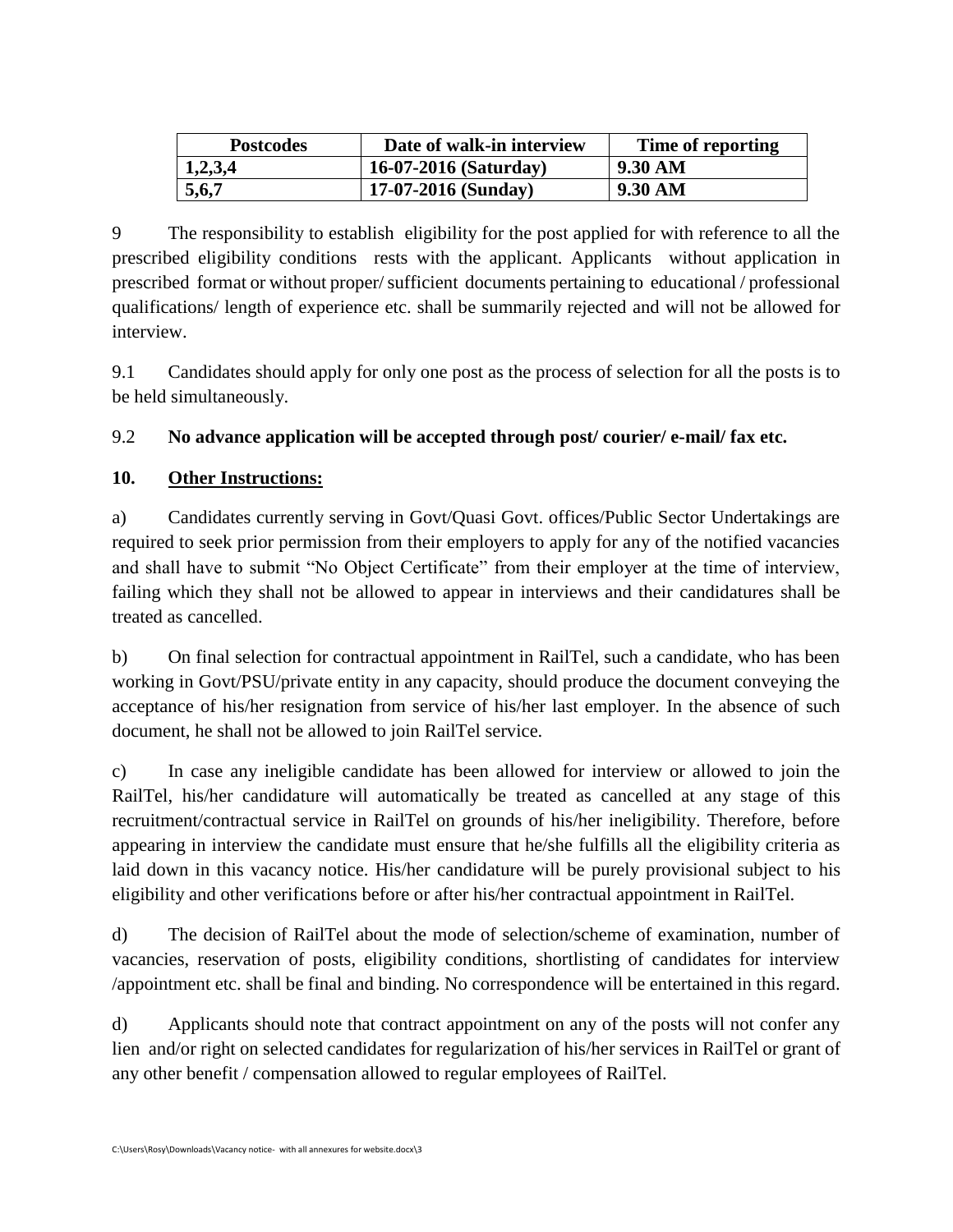**11. Verification of documents:** The candidate shall be required to produce original documents relating to educational qualifications, experience, caste certificates etc for verification and also to submit self-attested photocopies thereof before he is allowed for interview. If the identity of the candidate is in doubt or he is not able to produce the requisite documents or there is mismatch of information in the documents or he/she is found ineligible for the post applied for or any other claim made in this application if found to be incorrect, he will not be allowed to appear in the interview and his/her candidature will be treated as cancelled.

12. **SC/ST/OBC (Non-Creamy layer) Certificate**:- Reservation of post for ST/ST/OBC will be as per Government of India for work charged posts. Candidates belonging to SC/ST/OBC (Non –Creamy Layer) category should submit an attested copy of Caste/Tribe/community certificate issued by the competent authority at the time of interview. The original certificate shall be produced for verification. Proforma of relevant certificate is available on RailTel's website under the link 'career'. Position of castes/ categories entitled for reservation of posts as on 01-07-2016.

**13. Travelling expenses**: No traveling expenses will be paid to the candidates for appearing in interview.

14. Canvassing in any form will disqualify a candidate.

15. The process of recruitment does not involve any correspondence by RailTel with candidate at any stage regarding deficiency in application/documents etc. It shall be responsibility of the candidate to satisfy himself/herself as to his/her fulfilling the eligibility criteria, and also to furnish correct, complete and desired information/documents etc. Applicant should attach self-attested photocopies of requisite documents with his/her application so as to substantiate his/her eligibility for the post beyond any doubt.

## 16. **ACTION AGAINST MISCONDUCT:**

i) Candidates are advised in their own interest that they should not furnish any documents/information that are false, tampered, fabricated, having overwriting, having correction marks and they should not suppress any material information while filling up application.

ii) At any stage of recruitment or later, if a candidate is or has been found guilty of any misconduct during the selection process, in addition to rendering himself/herself liable to legal/criminal prosecution, will also become liable to be:

- a) Disqualified from the selection process and/or
- b) Debarred either permanently or for a specified period from any examination/recruitment and/or
- c) Discharged/removed/dismissed from service, if the act of misconduct comes to notice after his/her appointment to the service of RailTel.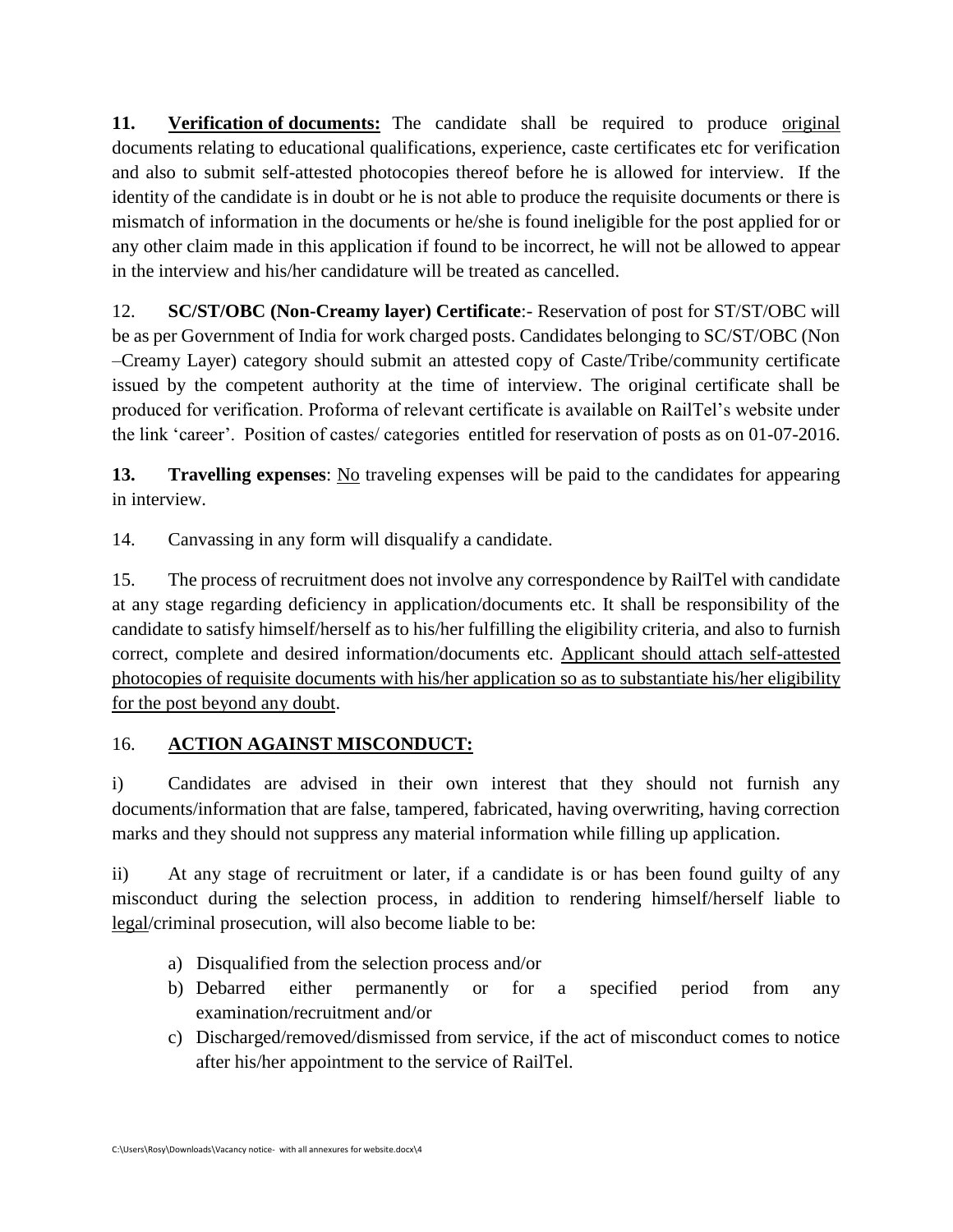17. Applicants should note that some of the above posts may involve work of arduous nature and in shifts.

18. After submitting the application, any request for change in address will not be entertained.

19. The decision of RailTel in all aspects pertaining to the application, its acceptance or rejection, conduct of interview and at all consequent stages culminating in selection or otherwise of any candidate shall be final and binding on all concerned. RailTel reserves its right to alter/modify any condition laid down in this vacancy notice or any backend process for conduct of selection during its various stages as warranted by an unforeseen circumstances arising during the course of this process or as deemed necessary by RailTel at any stage.

20. **Documents to be attached with applications**: The candidate should attach the following documents with his/her application. However, more documents may be attached to establish eligibility for the post beyond any doubt.

- a) Matriculation Certificate (for age proof).
- b) Certificates and all mark-sheets in support of the required technical/ professional qualification.
- c) Certificates and all mark-sheet in support of higher technical/professional qualifications, if any.
- d) Certificates in proof of experience, clearly indicating the length and field of experience. (If an experience certificate is not available in case of any previous employer, the copies of offer of appointment alongwith first and last pay-slips shall be acceptable to ascertain the length of experience under that employer).
- e) Caste certificate (In case applicant belongs to SC/ ST/ OBC (non-creamy layer). Certificate for OBC(non-creamy layer) should be that prescribed by Govt. of India for appointment on posts under Central Govt.
- f) Copy of the appointment letter in support of appointment to the post in the organization in which currently working along with valid Identity card/current pay slip issued by the company.
- g) Photo I.D. proof and address proof (Passport/Aadhar card/Driving License/PAN card/ Voter I. Card) issued by Central/State Govt.

21. **Information on website only:** Any corrigendum to this notice/further information/details regarding applications or applicants/any other information regarding schedule of interviews /notices/results/panels shall be posted only on the official website of RailTel Corporation of India Limited [\(www.railtelindia.com\)](http://www.railtelindia.com/) No publication in any other media will be made. Therefore, the candidates are advised to keep updating themselves by checking the official website or RailTel frequently. They should check 'careers' section in RailTel's website before proceeding for interview etc., as the case may be, for last minutes updates.

*(For educational qualifications/ experience/ CTC etc see next page)…….*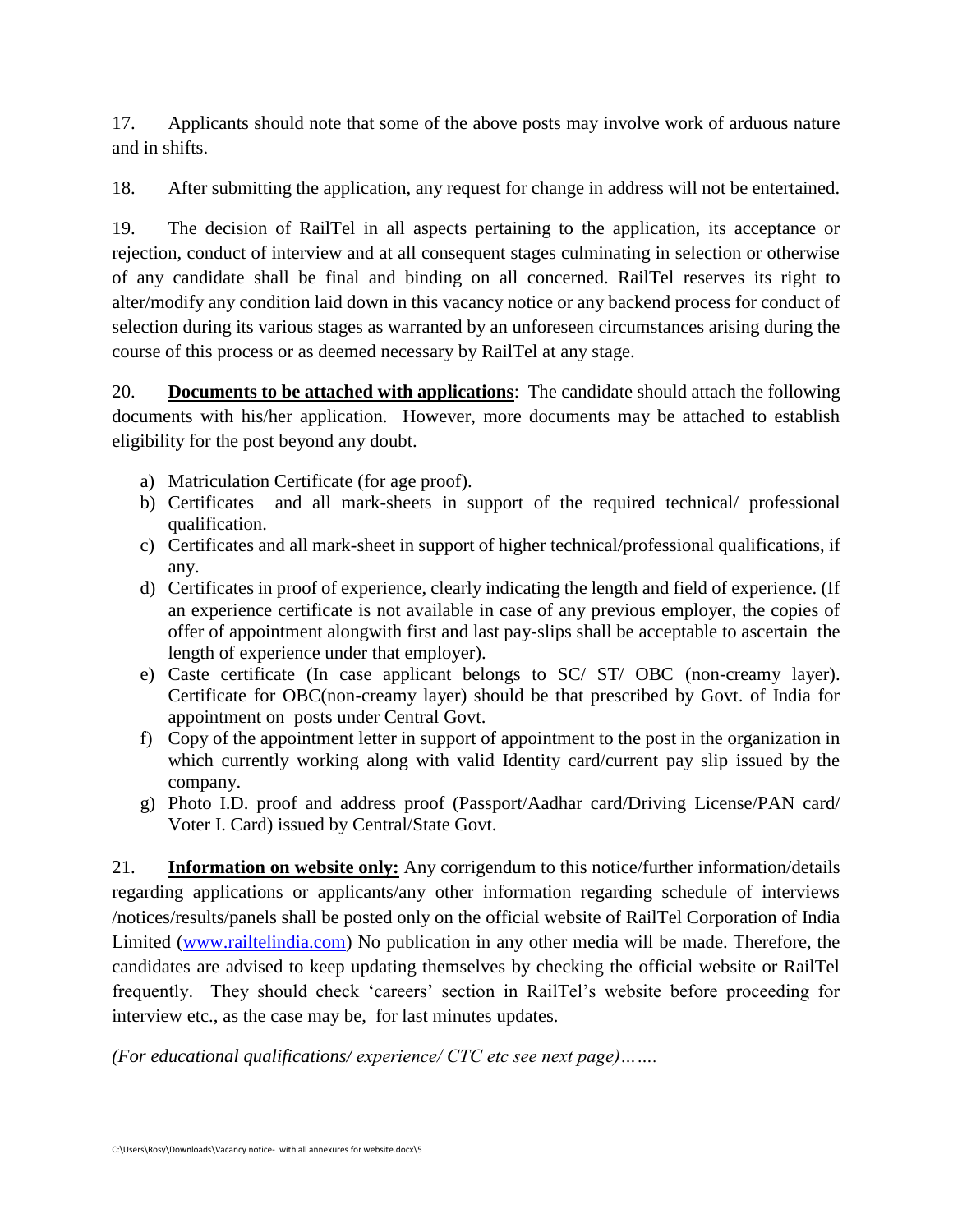#### **Annexure 'I'**

| Post<br>code | Job-position/<br>Location | <b>Mandatory Qualification(s)</b>                                                  | <b>Experience Criteria</b><br><b>Job Description/Key Responsibilities</b>                                                                                                                                                                                                                                                                                                                                                                                                                                                                                                                                                                                                                                                                                                                                              |                                                                                                                                                                                                                                                                                                                                                                                                                                                                                                                                                                                                                                                                                                                                                                                                                                                                                                        | Max. CTC / wages<br>per annum (Rs/lacs)                                                                                       |
|--------------|---------------------------|------------------------------------------------------------------------------------|------------------------------------------------------------------------------------------------------------------------------------------------------------------------------------------------------------------------------------------------------------------------------------------------------------------------------------------------------------------------------------------------------------------------------------------------------------------------------------------------------------------------------------------------------------------------------------------------------------------------------------------------------------------------------------------------------------------------------------------------------------------------------------------------------------------------|--------------------------------------------------------------------------------------------------------------------------------------------------------------------------------------------------------------------------------------------------------------------------------------------------------------------------------------------------------------------------------------------------------------------------------------------------------------------------------------------------------------------------------------------------------------------------------------------------------------------------------------------------------------------------------------------------------------------------------------------------------------------------------------------------------------------------------------------------------------------------------------------------------|-------------------------------------------------------------------------------------------------------------------------------|
| Col.1        | Col.2                     | Col.3                                                                              | Col. 4                                                                                                                                                                                                                                                                                                                                                                                                                                                                                                                                                                                                                                                                                                                                                                                                                 | Col.5                                                                                                                                                                                                                                                                                                                                                                                                                                                                                                                                                                                                                                                                                                                                                                                                                                                                                                  | Col.6                                                                                                                         |
| $\mathbf{1}$ | Project Director          | i) BE/B.Tech; or<br>$ii)$ B.Sc<br>(Physics/<br>Maths)/BCA<br>Chemistry/<br>and MCA | *Minimum of 15 years of<br>IT/Technology experience.<br>*Special Experience: Handled<br>minimum 4 full lifecycle<br>transition projects pertaining<br>to Government/PSU/ Big<br>Corporate sector.<br>*Lead Overall Account &<br>Program Management<br>*Own overall solution<br>implementation, service<br>delivery and P&L of the<br>engagement<br>*Lead, Establish and cultivate<br>leadership relationship with<br>Client and other stakeholders as<br>a trusted advisor that<br>understands their issues, needs,<br>and requirements at highest<br>level<br>*Certification in IT Hardware/<br>Data centre<br>infrastructure/Security/Applicat<br>ion/Network by renowned<br>certification agency / OEM<br>*Experience of working with<br>Tier-I System Integrator<br>Company<br>*Should have PMP/ITIL<br>certified. | Lead Overall Account & Program Management.<br>$\bullet$<br>Lead, Establish and cultivate leadership<br>$\bullet$<br>relationship with Client and other stakeholders<br>as a trusted advisor that understands their<br>issues, needs, and requirements at highest<br>level.<br>Own overall solution implementation, service<br>delivery and P&L of the engagement.<br>Manage and execute Master Services<br>Agreement (MSA) & subsequent contractual<br>obligations<br>Lead & drive change management decisions in<br>conjunction with client leadership<br>Executive level escalation point<br>Successfully manage the relationship with the<br>client and all stakeholders.<br>Establish and maintain relationships with third<br>parties/vendors.<br>Account P & L management.<br>$\bullet$<br>Strong Technical acumen and experience of<br>managing Infrastructure, Datacentre and BCP<br>projects. | Scale: Rs. 32900-<br>58000 / E-5 level +<br>applicable IDA+ HRA<br>+ allowances other<br>facilities allowed to E-<br>5 level. |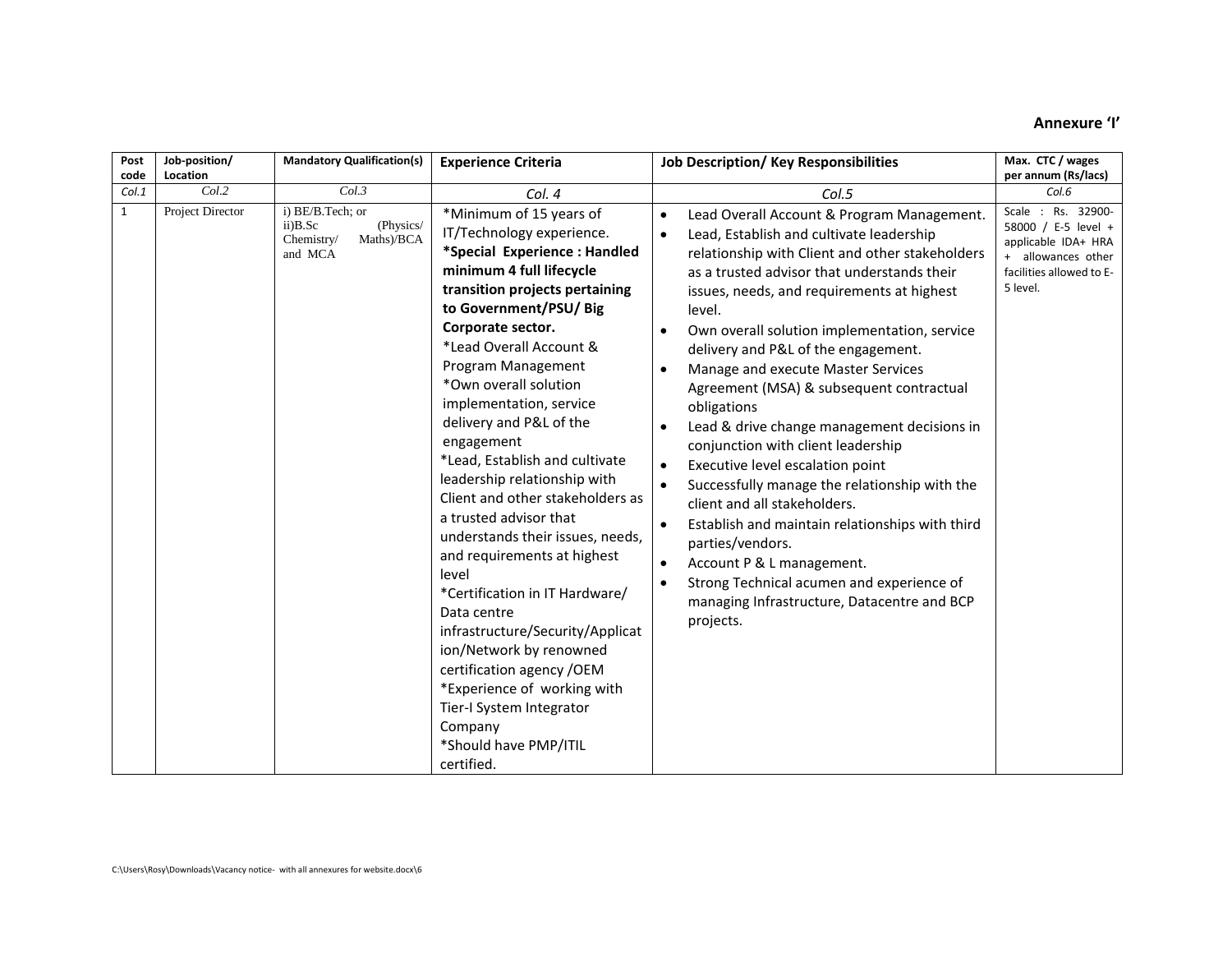|  | Application | $ii)$ B.Sc<br>(Physics/<br>Maths)/BCA<br>Chemistry/<br>and MCA | *Minimum 6 years exp.<br>for E-3 & 10 years exp.<br>for E-4 of IT Software<br>applications including<br>healthcare domain<br>*Special Experience:<br>Handled minimum 2 IT<br>software projects<br>pertaining to<br>Government/PSU/Big<br>Corporate sector<br>*Lead & Manage overall<br>software lifecycle<br>project management<br>*Track & monitor SDLC,<br>Agile project plans &<br>schedule<br>*Manage Project related<br>risks and issues<br>*Should have<br>knowledge of Java/Dot<br>net<br>*Certification in<br>Java/Dot net by<br>renowned certification<br>agency/OEM<br>*experience of working<br>Tier-I System Integrator<br>Company. | Coordinate internal resources and third<br>$\bullet$<br>parties/vendors for the flawless execution of projects<br>Ensure that all software/applications projects are<br>$\bullet$<br>delivered follow SDLC & STLC and are delivered on-<br>time, within scope and within budget<br>Assist in the definition of project scope and objectives,<br>$\bullet$<br>involving all relevant stakeholders and ensuring<br>technical feasibility<br>Ensure resource availability and allocation<br>$\bullet$<br>Develop a detailed project plan to monitor and track<br>$\bullet$<br>progress<br>$\bullet$<br>Manage changes to the project scope, project<br>schedule, and project costs using appropriate<br>verification techniques<br>$\bullet$<br>Measure project performance using appropriate tools<br>and techniques<br>Report and escalate to management as needed<br>Successfully manage the relationship with the client<br>$\bullet$<br>and all stakeholders<br>Perform risk management to minimize project risks<br>$\bullet$<br>Establish and maintain relationships with third<br>$\bullet$<br>parties/vendors<br>Create and maintain comprehensive project<br>documentation<br>Proven working experience in project management in<br>$\bullet$<br>the information technology sector<br>Solid technical background with understanding and/or<br>$\bullet$<br>hands-on experience in software development and<br>web technologies<br>Excellent client-facing and internal communication<br>skills | 50500 /E-3 or 29100-<br>54500/E-4<br>level<br>+applicable<br>IDA+<br>HRA+<br>allowances/<br>other<br>facilities<br>allowed to E-3/ E-4<br>level. |
|--|-------------|----------------------------------------------------------------|-------------------------------------------------------------------------------------------------------------------------------------------------------------------------------------------------------------------------------------------------------------------------------------------------------------------------------------------------------------------------------------------------------------------------------------------------------------------------------------------------------------------------------------------------------------------------------------------------------------------------------------------------|-------------------------------------------------------------------------------------------------------------------------------------------------------------------------------------------------------------------------------------------------------------------------------------------------------------------------------------------------------------------------------------------------------------------------------------------------------------------------------------------------------------------------------------------------------------------------------------------------------------------------------------------------------------------------------------------------------------------------------------------------------------------------------------------------------------------------------------------------------------------------------------------------------------------------------------------------------------------------------------------------------------------------------------------------------------------------------------------------------------------------------------------------------------------------------------------------------------------------------------------------------------------------------------------------------------------------------------------------------------------------------------------------------------------------------------------------------------------------------------------------------|--------------------------------------------------------------------------------------------------------------------------------------------------|
|--|-------------|----------------------------------------------------------------|-------------------------------------------------------------------------------------------------------------------------------------------------------------------------------------------------------------------------------------------------------------------------------------------------------------------------------------------------------------------------------------------------------------------------------------------------------------------------------------------------------------------------------------------------------------------------------------------------------------------------------------------------|-------------------------------------------------------------------------------------------------------------------------------------------------------------------------------------------------------------------------------------------------------------------------------------------------------------------------------------------------------------------------------------------------------------------------------------------------------------------------------------------------------------------------------------------------------------------------------------------------------------------------------------------------------------------------------------------------------------------------------------------------------------------------------------------------------------------------------------------------------------------------------------------------------------------------------------------------------------------------------------------------------------------------------------------------------------------------------------------------------------------------------------------------------------------------------------------------------------------------------------------------------------------------------------------------------------------------------------------------------------------------------------------------------------------------------------------------------------------------------------------------------|--------------------------------------------------------------------------------------------------------------------------------------------------|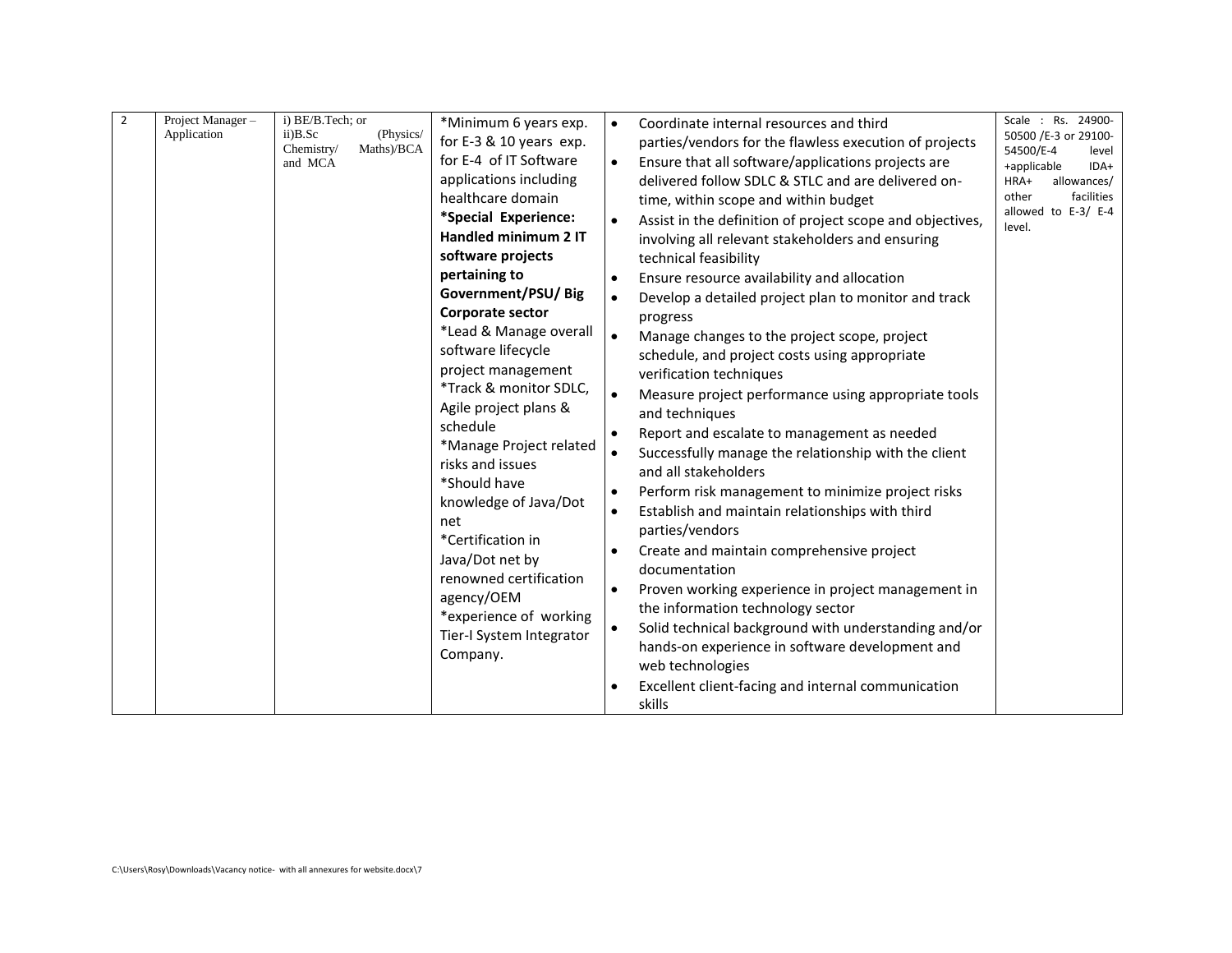| 3<br>Data Centre<br>Infrastructure | Project Manager- | i) BE/B.Tech; or<br>(Physics/<br>$ii)$ B.Sc<br>Maths)/BCA<br>Chemistry/<br>and MCA | *Minimum 6 years exp.<br>for E-3 & 10 years exp.<br>for E-4 of IT Hardware/<br>Data centre<br>infrastructure<br>* Special Experience :<br>Handled minimum 2 IT<br>infrastructure, data<br>centre migration &<br>transformation projects<br>pertaining to<br>Government/PSU/Big<br>Corporate sector.<br>*Lead & Manage overall<br>DC infrastructure<br>*Track & monitor<br>operations & project<br>schedule<br>*Manage Project related<br>risks and issues<br>*Should have working<br>knowledge in Hardware/<br>Data centre<br>infrastructure/Security<br>*Certification in IT<br>Hardware/Data centre<br>infrastructure/Security<br>by renowned<br>certification agency<br>/OEM<br>*Experience of working<br>Tier-I System Integrator<br>Company. | Coordinate internal resources and third<br>$\bullet$<br>parties/vendors for the flawless execution of projects<br>Assist in the definition of project scope and<br>objectives, involving all relevant stakeholders and<br>ensuring technical feasibility<br>Ensure resource availability and allocation<br>Develop a detailed project plan to monitor and track<br>progress<br>Manage changes to the project scope, project<br>schedule, and project costs using appropriate<br>verification techniques<br>Measure project performance using appropriate tools<br>and techniques<br>Report and escalate to management as needed<br>$\bullet$<br>Successfully manage the relationship with the client<br>and all stakeholders<br>Perform risk management to minimize project risks<br>$\bullet$<br>Establish and maintain relationships with third<br>$\bullet$<br>parties/vendors<br>Create and maintain comprehensive project<br>$\bullet$<br>documentation<br>Proven working experience in project management in<br>$\bullet$<br>the information technology sector<br>Solid technical background with understanding<br>and/or hands-on experience in datacentre<br>migrations/transformations/management<br>Excellent client-facing and internal communication<br>skills<br>Budget and plan to manage and implement IT<br>infrastructure projects and upgrades to meet<br>organizational goals.<br>Vendor management for ensuring timely and quality<br>$\bullet$<br>delivery of IT infrastructures.<br>Perform other related duties as assigned for the<br>$\bullet$<br>purpose of ensuring the efficient and effective<br>functioning of the IT infrastructure. | Scale : Rs. 24900-<br>50500 /E-3 or 29100-<br>54500/E-4<br>level<br>IDA+<br>+applicable<br>HRA+<br>allowances/<br>other<br>facilities<br>allowed to E-3/ E-4<br>level. |
|------------------------------------|------------------|------------------------------------------------------------------------------------|---------------------------------------------------------------------------------------------------------------------------------------------------------------------------------------------------------------------------------------------------------------------------------------------------------------------------------------------------------------------------------------------------------------------------------------------------------------------------------------------------------------------------------------------------------------------------------------------------------------------------------------------------------------------------------------------------------------------------------------------------|---------------------------------------------------------------------------------------------------------------------------------------------------------------------------------------------------------------------------------------------------------------------------------------------------------------------------------------------------------------------------------------------------------------------------------------------------------------------------------------------------------------------------------------------------------------------------------------------------------------------------------------------------------------------------------------------------------------------------------------------------------------------------------------------------------------------------------------------------------------------------------------------------------------------------------------------------------------------------------------------------------------------------------------------------------------------------------------------------------------------------------------------------------------------------------------------------------------------------------------------------------------------------------------------------------------------------------------------------------------------------------------------------------------------------------------------------------------------------------------------------------------------------------------------------------------------------------------------------------------------------------------------------------------------|------------------------------------------------------------------------------------------------------------------------------------------------------------------------|
|------------------------------------|------------------|------------------------------------------------------------------------------------|---------------------------------------------------------------------------------------------------------------------------------------------------------------------------------------------------------------------------------------------------------------------------------------------------------------------------------------------------------------------------------------------------------------------------------------------------------------------------------------------------------------------------------------------------------------------------------------------------------------------------------------------------------------------------------------------------------------------------------------------------|---------------------------------------------------------------------------------------------------------------------------------------------------------------------------------------------------------------------------------------------------------------------------------------------------------------------------------------------------------------------------------------------------------------------------------------------------------------------------------------------------------------------------------------------------------------------------------------------------------------------------------------------------------------------------------------------------------------------------------------------------------------------------------------------------------------------------------------------------------------------------------------------------------------------------------------------------------------------------------------------------------------------------------------------------------------------------------------------------------------------------------------------------------------------------------------------------------------------------------------------------------------------------------------------------------------------------------------------------------------------------------------------------------------------------------------------------------------------------------------------------------------------------------------------------------------------------------------------------------------------------------------------------------------------|------------------------------------------------------------------------------------------------------------------------------------------------------------------------|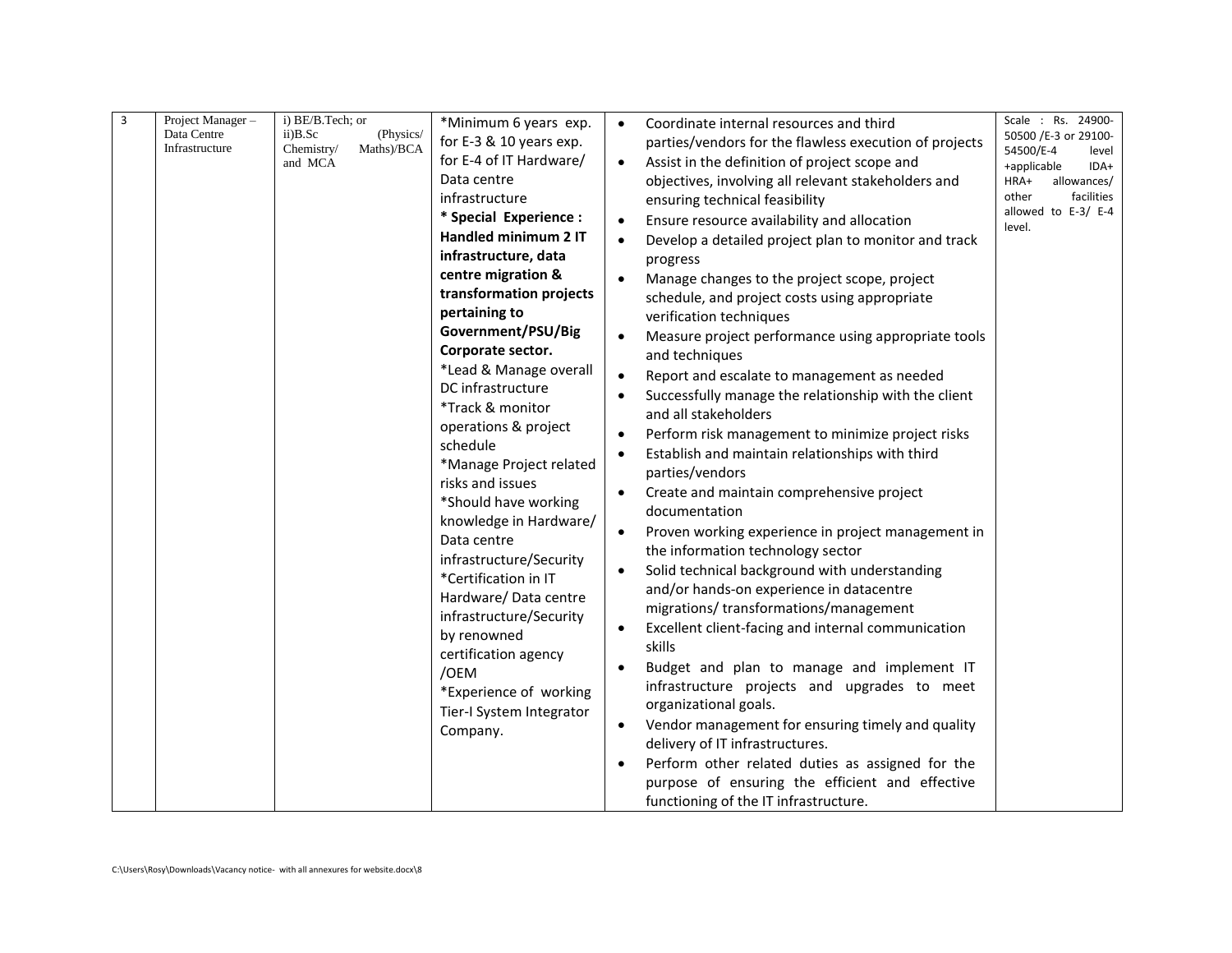|   |                                       |                                                                                 |                                                                                                                                                                                                                                                                                                                                                                                                                                                                                                    | Prepare procedures, documentation, reports, etc.<br>for the purpose of recording and managing incidents<br>and service requests.<br>Management of the internal and outsourced<br>workforce engaged in maintenance of IT<br>infrastructure.<br>Excellent time management and communication<br>skills.                                                                                                                                                                                                                                                                                                                                                                                                                                                                                                                                                                                                                                                                                                                                                                                |                                                                                                                                                           |
|---|---------------------------------------|---------------------------------------------------------------------------------|----------------------------------------------------------------------------------------------------------------------------------------------------------------------------------------------------------------------------------------------------------------------------------------------------------------------------------------------------------------------------------------------------------------------------------------------------------------------------------------------------|-------------------------------------------------------------------------------------------------------------------------------------------------------------------------------------------------------------------------------------------------------------------------------------------------------------------------------------------------------------------------------------------------------------------------------------------------------------------------------------------------------------------------------------------------------------------------------------------------------------------------------------------------------------------------------------------------------------------------------------------------------------------------------------------------------------------------------------------------------------------------------------------------------------------------------------------------------------------------------------------------------------------------------------------------------------------------------------|-----------------------------------------------------------------------------------------------------------------------------------------------------------|
| 4 | Project Manager-<br>Network Bandwidth | i) BE/B.Tech; or<br>ii)B.Sc<br>(Physics/<br>Maths)/BCA<br>Chemistry/<br>and MCA | *Minimum 6 years exp.<br>for E-3 & 10 years exp.<br>for E-4 of network<br>bandwidth preferably<br>with ISP/Telco.<br>*Special Experience :<br>Handled minimum 2<br>bandwidth rollout<br>projects pertaining to<br>Government/PSU/Big<br>Corporate sector<br>*Lead & Manage<br>bandwidth across PAN<br>India<br>*Manage Project related<br>risks and issues<br>*Should have<br><b>CCNP/CCIE</b> certification<br>* Experience of working<br>Tier-I System Integrator<br>Company/Telecom<br>Company. | Coordinate internal resources and third<br>parties/vendors for the flawless execution of<br>bandwidth roll out projects.<br>Assist in the definition of project scope and objectives,<br>involving all relevant stakeholders and ensuring<br>technical feasibility.<br>Develop a detailed project plan to monitor and track<br>progress of PAN India rollout and upgrade bandwidth.<br>Manage changes to the project scope, project<br>schedule, and project costs using appropriate<br>verification techniques<br>Measure project performance using appropriate tools<br>and techniques<br>Report and escalate to management as needed<br>$\bullet$<br>Successfully manage the relationship with the client<br>and all stakeholders<br>Perform risk management to minimize project risks<br>Establish and maintain relationships with third<br>parties/vendors<br>Create and maintain comprehensive project<br>$\bullet$<br>documentation<br>Proven working experience in project management in<br>the ISP sector<br>Excellent client-facing and internal communication<br>skills. | Scale: Rs. 24900-<br>50500 /E-3 or 29100-<br>54500/E-4 level<br>+applicable IDA+<br>HRA+ allowances /<br>other facilities<br>allowed to E-3/E-4<br>level. |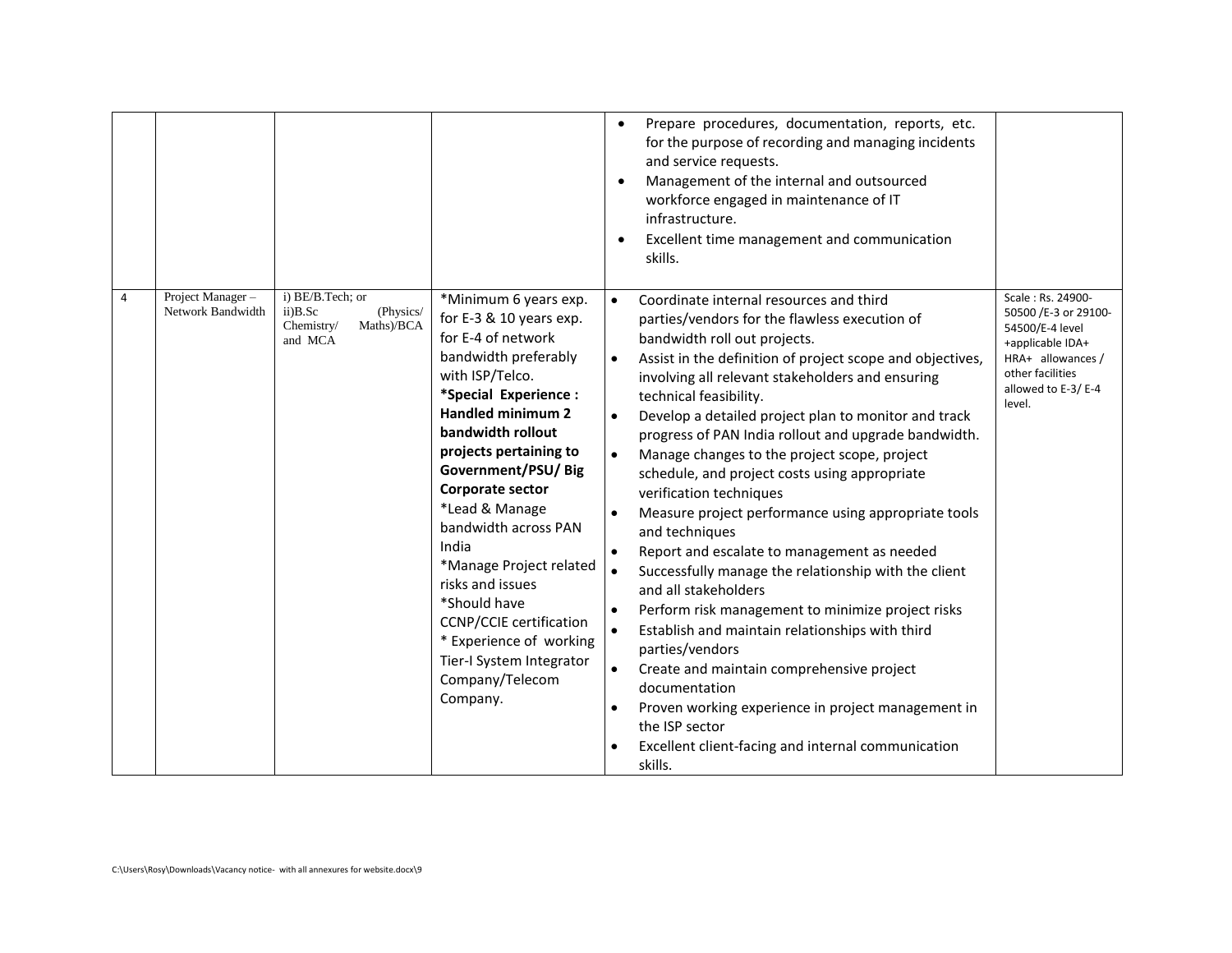| 5 | Technical Lead-<br>Applications                  | i) BE/B.Tech; or<br>(Physics/<br>$ii)$ B.Sc<br>Maths)/BCA<br>Chemistry/<br>and MCA | *Minimum 2 years for E-<br>1 & 4 years exp. for E-2<br>of IT Software<br>applications including<br>healthcare domain<br>*Special Experience:<br>Handled minimum 1 IT<br>software projects<br>pertaining to<br>Government/PSU/Big<br>Corporate sector<br>*Lead application<br>management and<br>maintenance project<br>*Certification in<br>Java/Dot net by<br>renowned certification<br>agency /OEM<br>*Experience of working<br>Tier-I System Integrator<br>Company. | Hands-on development of components required<br>$\bullet$<br>for the rollout of MO/BO functionality<br>Delegate tasks to, organizes, mentors and<br>motivates a team of talented software developers<br>Foster a culture of continuous improvement in all<br>$\bullet$<br>areas of technology and instils the principles of<br>this culture in a team of 2-4 developers<br>Work together with senior software developers<br>to plan and execute projects.<br>Participate in Requirement analysis and highlight<br>gaps clearly;<br>Perform impact analysis when necessary.<br>$\bullet$<br>Providing technical design of new components<br>$\bullet$<br>and will ensure that all design decisions are<br>documented and communicated to relevant<br>stakeholders.<br>You will also collaborate with other development<br>$\bullet$<br>team leads to resolve issues or to agree the<br>design for inter-related functions or components<br>Ensure adherence to Software Change<br>Management (SCM) practices.<br>Perform Code reviews and review<br>unit/integration test cases. | Scale : Rs. 20600-<br>46500 /E-2 or 16400-<br>40500/E-1<br>level<br>+applicable<br>IDA+<br>HRA+<br>allowances/other<br>facilities allowed to E-<br>$1/$ E-2 level. |
|---|--------------------------------------------------|------------------------------------------------------------------------------------|-----------------------------------------------------------------------------------------------------------------------------------------------------------------------------------------------------------------------------------------------------------------------------------------------------------------------------------------------------------------------------------------------------------------------------------------------------------------------|--------------------------------------------------------------------------------------------------------------------------------------------------------------------------------------------------------------------------------------------------------------------------------------------------------------------------------------------------------------------------------------------------------------------------------------------------------------------------------------------------------------------------------------------------------------------------------------------------------------------------------------------------------------------------------------------------------------------------------------------------------------------------------------------------------------------------------------------------------------------------------------------------------------------------------------------------------------------------------------------------------------------------------------------------------------------------------|--------------------------------------------------------------------------------------------------------------------------------------------------------------------|
| 6 | Technical Lead-<br>Date Centre<br>Infrastructure | i) BE/B.Tech; or<br>$ii)$ B.Sc<br>(Physics/<br>Maths)/BCA<br>Chemistry/<br>and MCA | *Minimum 2 years exp.<br>for E-1 & 4 years exp.<br>for E-2 of IT Hardware/<br>Data centre<br>infrastructure<br>*Special Experience:<br>Handled minimum 1 IT<br>Infrastructure rollout<br>project pertaining to<br>Government/PSU/Big<br>Corporate sector.                                                                                                                                                                                                             | Vendor management for ensuring timely and<br>$\bullet$<br>quality delivery of IT infrastructures.<br>Perform other related duties as assigned for the<br>$\bullet$<br>purpose of ensuring the efficient and effective<br>functioning of the IT infrastructure.<br>Prepare procedures, documentation, reports,<br>etc. for the purpose of recording and managing<br>incidents and service requests.<br>Management of the internal and outsourced<br>$\bullet$<br>workforce engaged in maintenance of IT<br>infrastructure.                                                                                                                                                                                                                                                                                                                                                                                                                                                                                                                                                      | Scale: Rs. 20600-<br>46500 /E-2 or 16400-<br>40500/E-1 level<br>+applicable IDA+<br>HRA+ allowances<br>/other facilities<br>allowed to E-1/E-2<br>level.           |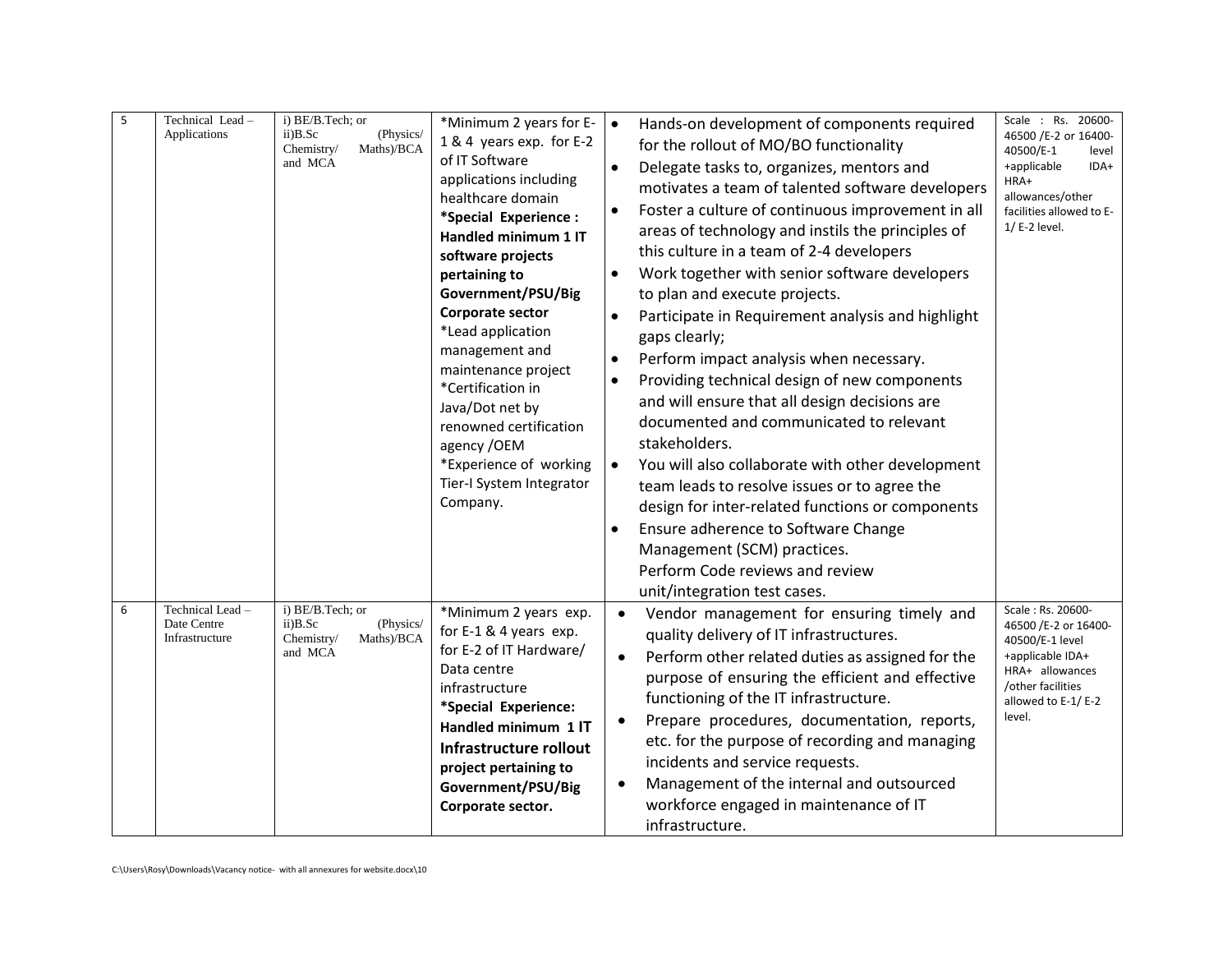|                |                                       |                                                                                    | *Lead infrastructure<br>operations &<br>maintenance project<br>*Should have working<br>knowledge in Hardware/<br>Data centre<br>infrastructure/Security<br>*Certification in IT<br>Hardware/ Data centre<br>infrastructure/Security<br>by renowned<br>certification<br>agency/OEM<br>*Experience of working<br>Tier-I System Integrator<br>Company.                                                                                             | Excellent time management and<br>communication skills.                                                                                                                                                                                                                                                                                                                                                                                                               |                                                                                                                                                                |
|----------------|---------------------------------------|------------------------------------------------------------------------------------|-------------------------------------------------------------------------------------------------------------------------------------------------------------------------------------------------------------------------------------------------------------------------------------------------------------------------------------------------------------------------------------------------------------------------------------------------|----------------------------------------------------------------------------------------------------------------------------------------------------------------------------------------------------------------------------------------------------------------------------------------------------------------------------------------------------------------------------------------------------------------------------------------------------------------------|----------------------------------------------------------------------------------------------------------------------------------------------------------------|
| $\overline{7}$ | Technical Lead -<br>Network Bandwidth | i) BE/B.Tech; or<br>(Physics/<br>$ii)$ B.Sc<br>Maths)/BCA<br>Chemistry/<br>and MCA | *Minimum 2 years exp.<br>for E-1 & 4 years exp.<br>for E-2 of network<br>bandwidth preferably<br>with ISP/Telco.<br>*Special Experience:<br>Handled minimum 1<br><b>ISP/Telco bandwidth</b><br>project pertaining to<br>Government/PSU/Big<br>Corporate sector.<br>*Coordinate with<br>multiple ISPs and<br>manage PAN India<br>bandwidth.<br>*Should have<br>CCNA/CCNP/CCIE.<br>*Experience of working<br>Tier-I System Integrator<br>Company. | • Coordinate internal resources and third parties/vendors<br>for the flawless execution of bandwidth roll out<br>projects.<br>• Assist in the definition of project scope and objectives,<br>involving all relevant stakeholders and ensuring<br>technical feasibility.<br>• Prepare procedures, documentation, reports, etc. for<br>the purpose of recording and managing incidents and<br>service requests.<br>Excellent time management and communication skills. | Scale : Rs. 20600-<br>46500 /E-2 or 16400-<br>40500/E-1<br>level<br>+applicable<br>IDA+<br>HRA+<br>allowances/other<br>facilities allowed to<br>E-1/E-2 level. |

\*\*\*\*\*\*\*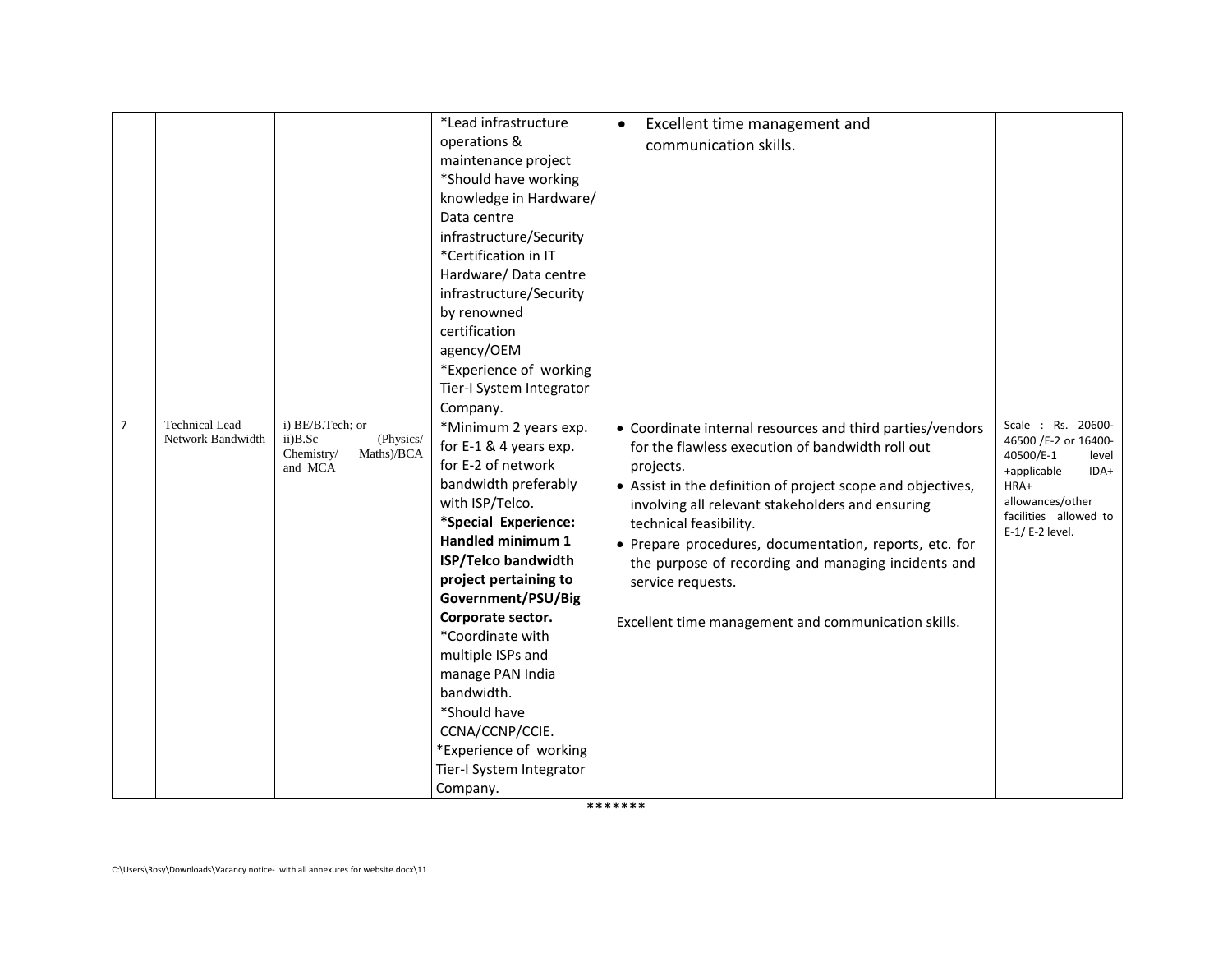(For application form see next page)……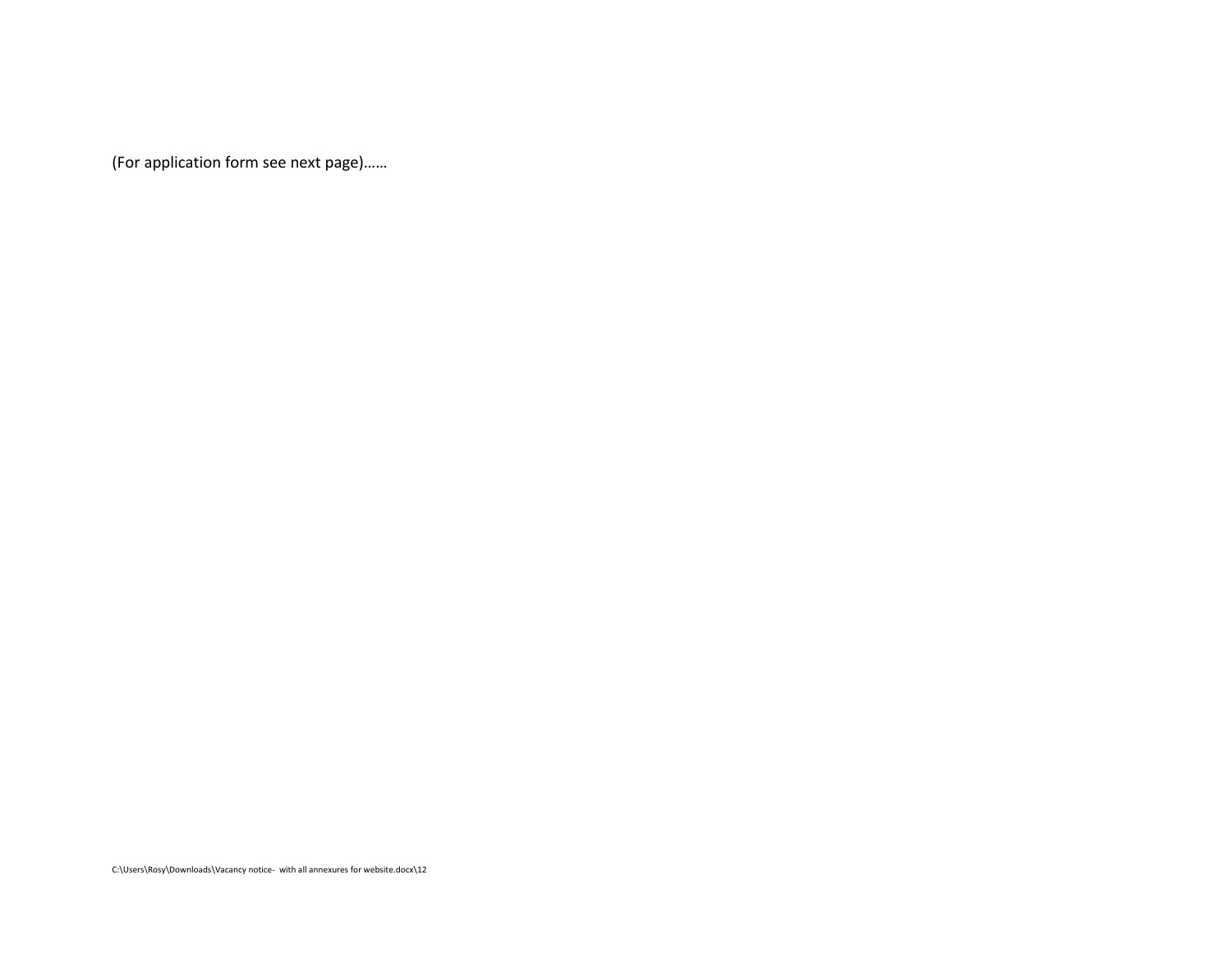# **RailTel Corporation of India Ltd.** Annexure-II

**Before filling the application form candidates should read the detailed vacancy notice in 'careers' section at RailTel's website www.railtelindia.com.**

| (Applications without the name of post applied for shall be rejected summarily) |
|---------------------------------------------------------------------------------|

| 1. Name in full (In Block letters)                                           |                                                                                                                                                                                                                                              |                                  |
|------------------------------------------------------------------------------|----------------------------------------------------------------------------------------------------------------------------------------------------------------------------------------------------------------------------------------------|----------------------------------|
|                                                                              |                                                                                                                                                                                                                                              | Paste a self                     |
| 2. Father's Name                                                             |                                                                                                                                                                                                                                              | attested passport                |
| 3. Date of Birth (DD-MM-YYYY)                                                |                                                                                                                                                                                                                                              | size photograph in<br>this space |
| 4. Age as on 01.07.2016                                                      | $\frac{1}{2}$ years, _______ months, ______ days.                                                                                                                                                                                            |                                  |
| 5. Category (Gen/SC/ST/OBC-NCL*)<br>(*NCL – non-creamy layer)<br>6. Religion |                                                                                                                                                                                                                                              |                                  |
| 7. Nationality                                                               |                                                                                                                                                                                                                                              |                                  |
| 8. Correspondence Address<br>(in BLOCK letters with PIN)                     |                                                                                                                                                                                                                                              |                                  |
| 9. Contact Phone Numbers                                                     | <u> 1989 - Jan James James James James James James James James James James James James James James James James J</u><br><u> 2000 - 2000 - 2000 - 2000 - 2000 - 2000 - 2000 - 2000 - 2000 - 2000 - 2000 - 2000 - 2000 - 2000 - 2000 - 200</u> |                                  |
| 10. E-Mail Addresses (indicate clearly) : ____________                       |                                                                                                                                                                                                                                              |                                  |

11. **Qualifications:** (Give information for Matriculation, +2 level and Technical qualifications only in chronological order)(May attach additional sheet, if space below is insufficient)

| <b>Exam Passed</b> | <b>Year of Passing</b> | Name of Board / University | %age of<br>marks<br>obtained |
|--------------------|------------------------|----------------------------|------------------------------|
|                    |                        |                            |                              |
|                    |                        |                            |                              |
|                    |                        |                            |                              |
|                    |                        |                            |                              |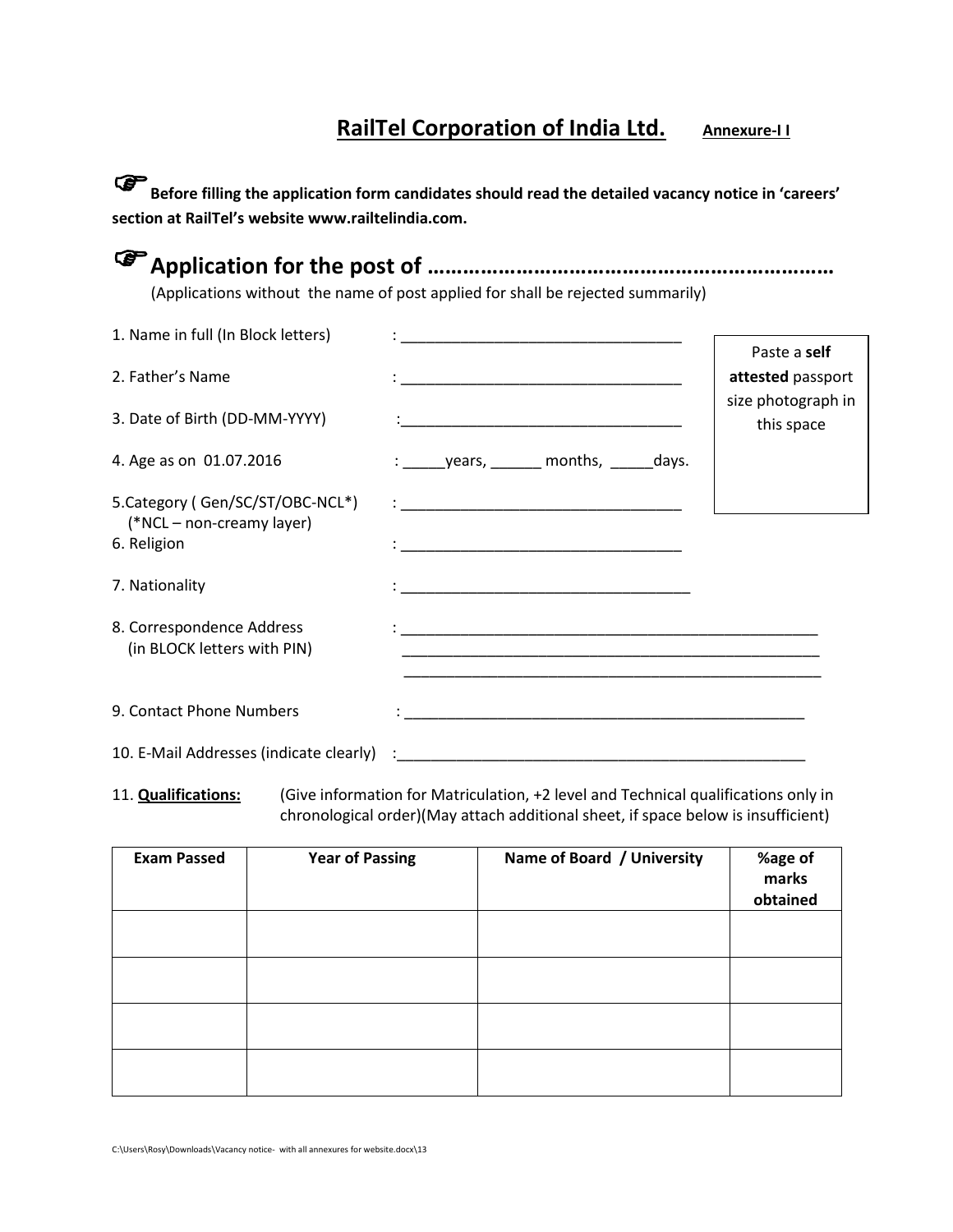12. **Works Experience** (**after obtaining minimum qualification for the post will be taken into consideration for ascertaining eligibility**). Indicate in chronological order (attach separate sheet , if required). Should attach bio data additionally with details of experience)

| Post | Name & full<br>address of<br><b>Employer</b> | Period of work experience |    |                       | Name of the Project(s) on<br>which worked with brief<br>nature of assignment |
|------|----------------------------------------------|---------------------------|----|-----------------------|------------------------------------------------------------------------------|
|      |                                              | <b>From</b>               | To | <b>Total Duration</b> |                                                                              |
|      |                                              |                           |    | (in Yrs. &            |                                                                              |
|      |                                              |                           |    | Months)               |                                                                              |
|      |                                              |                           |    |                       |                                                                              |
|      |                                              |                           |    |                       |                                                                              |
|      |                                              |                           |    |                       |                                                                              |
|      |                                              |                           |    |                       |                                                                              |
|      |                                              |                           |    |                       |                                                                              |
|      |                                              |                           |    |                       |                                                                              |

13. Details about the **requisite special experience** mentioned in column 4 of Annexure-I of the vacancy notice (candidate may attach extra sheets, if required):

| S. no. | Name of parent | Name of the    | Details of the project | Duration of the |
|--------|----------------|----------------|------------------------|-----------------|
|        | company        | client company |                        | project         |
|        |                |                |                        |                 |
|        |                |                |                        |                 |
|        |                |                |                        |                 |
|        |                |                |                        |                 |
|        |                |                |                        |                 |
|        |                |                |                        |                 |
|        |                |                |                        |                 |
|        |                |                |                        |                 |
|        |                |                |                        |                 |
|        |                |                |                        |                 |

#### \_\_\_\_\_\_\_\_\_\_\_\_\_\_\_\_\_\_\_\_\_ **Signature of Candidate**

#### **Verification**

I declare that I have read the detailed vacancy notice uploaded on RailTel's website very carefully. The information furnished above by me is true to the best of my knowledge and belief and than nothing material has been concealed. I understand that if it is found that I have concealed any information or have provided the wrong information may candidature is liable to be cancelled / service is liable to be terminated forthwith without any notice.

| Place |                               |  |
|-------|-------------------------------|--|
| Date  | <b>Signature of Candidate</b> |  |